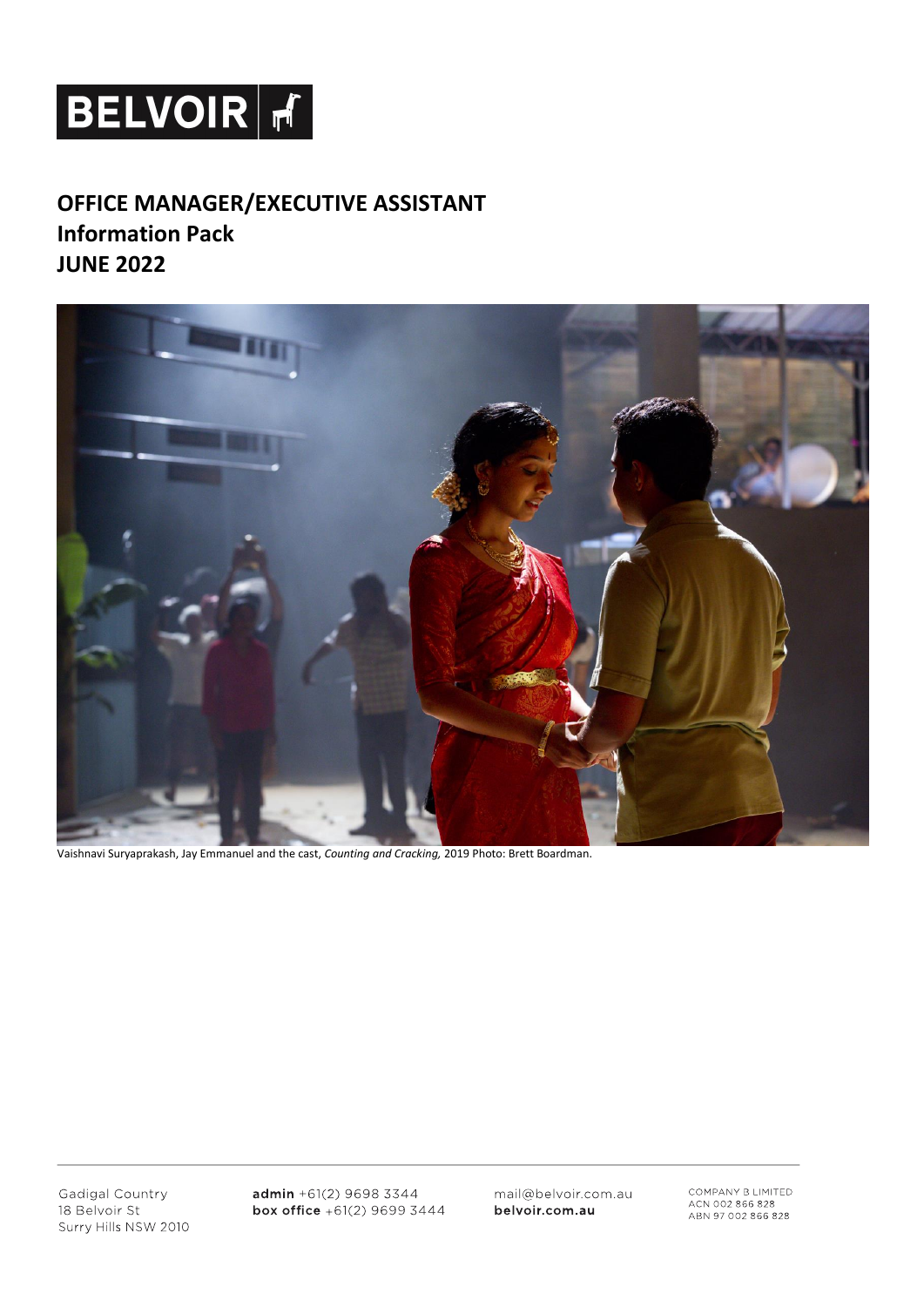#### **Overview**

| <b>Job Profile:</b> | The Office Manager provides provide effective administrative and operational support to<br>the Executive Director, Artistic Director and wider team to ensure the smooth running of<br>operations of the office on a daily basis.   |
|---------------------|-------------------------------------------------------------------------------------------------------------------------------------------------------------------------------------------------------------------------------------|
| Hours of work:      | 38 hours per week (5 days), Monday to Friday, 9.30-5.30pm. From time to time the spread<br>of hours may vary to suit the nature of the work undertaken, including weekend and<br>evening work.                                      |
| Package:            | 10.5% employer contribution to superannuation<br>20 days annual leave per annum accrued pro rata<br>10 days personal leave per annum pro rata<br>Complimentary tickets to Belvoir shows                                             |
| Contract:           | Ongoing<br>6-month probation period                                                                                                                                                                                                 |
| Salary:             | Commensurate with experience                                                                                                                                                                                                        |
| <b>Starting:</b>    | <b>ASAP</b>                                                                                                                                                                                                                         |
| <b>Application:</b> | Please submit a CV (including the names and daytime contacts of three referees) and cover<br>letter (no more than 2 pages) addressing the selection criteria. (Applications not addressing<br>the criteria will not be considered). |
|                     | Applicants are encouraged to speak with the Executive Director prior to making an<br>application.                                                                                                                                   |
| Forward to:         | Vyvyan Nickels, Officer Manager<br>reception@belvoir.com.au                                                                                                                                                                         |
| Deadline:           | C.O.B. Thursday 30 June                                                                                                                                                                                                             |



Kate Mulvany in *Every Brilliant Thing*, 2019. Photo: Brett Boardman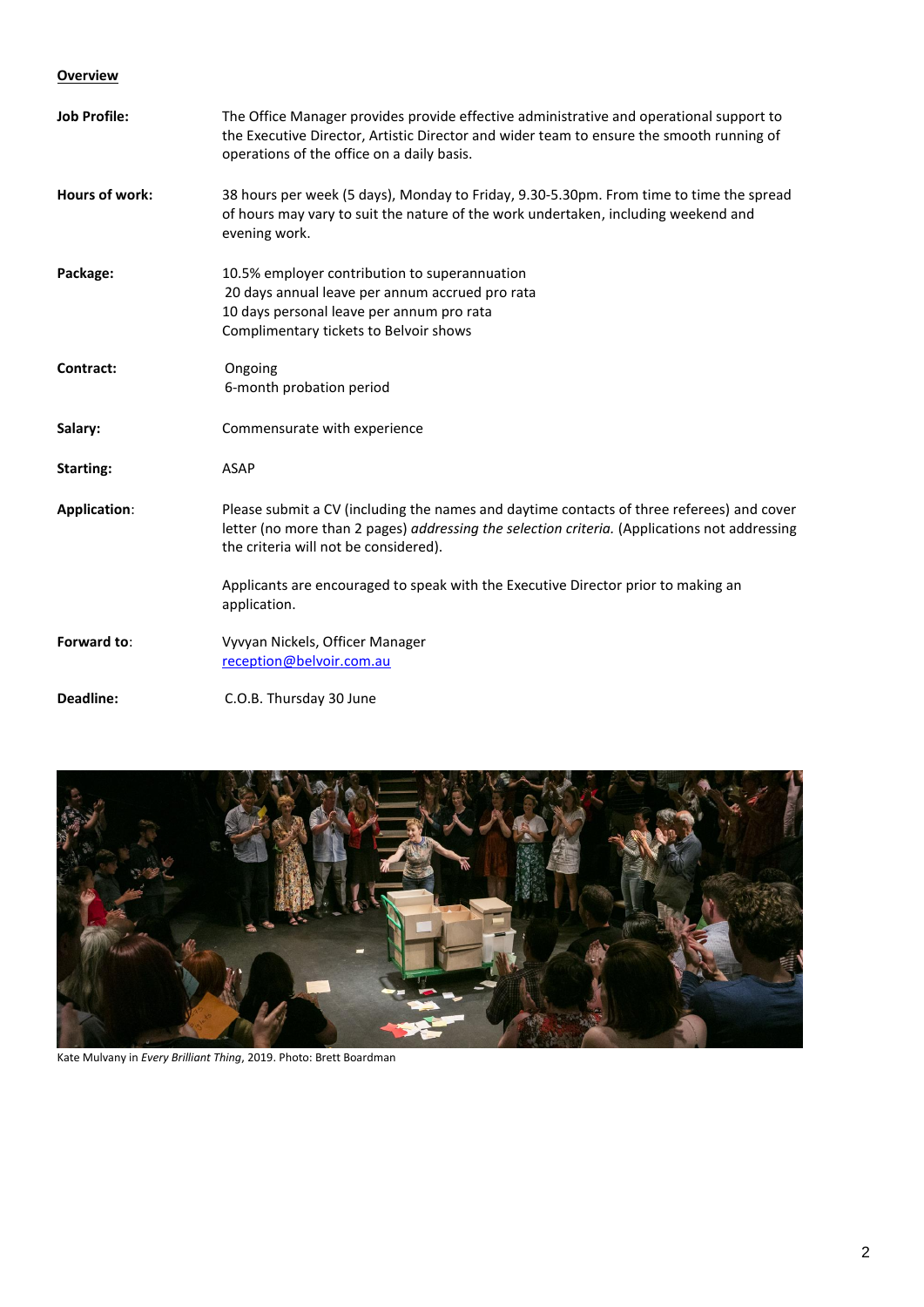#### **OFFICE MANAGER Position Description**

#### **Job Description**

The Office Manager works closely with the Executive Director and Artistic Director and provides administrative support to the Belvoir Board and associated entities. This position is the first point of contact with visitors to Belvoir, provides management support to the team and ensures the smooth running of the office on a day-to-day basis.

#### **Duty Statement**

#### **Objective 1**

To provide executive assistance to the Executive Director and to the Artistic Director as required:

- $\triangleright$  Provide high level confidential administrative, personal and secretarial support primarily to the Executive Director and to the Artistic Director as required
- $\triangleright$  Maintain and monitor the diary of the Executive Director and Artistic Director and organise appointments, meetings and functions
- $\triangleright$  Coordinate the submission of briefings and/or key documents to the Executive Director and to the Artistic Director as required to ensure all relevant information is provided prior to appointments and meetings
- $\triangleright$  Oversee all incoming correspondence and emails to the Executive Director and Artistic Director to determine action required and associated priorities and ensure deadlines are met
- $\triangleright$  Act as first point of contact with both internal and external stakeholders including government, nongovernment organisations and other companies/agencies, and screen incoming calls and visitors to the Executive Director, redirecting as necessary to the appropriate people. In particular liaising with the Artistic & Programming team as appropriate on matters relating to Artistic Director
- $\triangleright$  Draft correspondence, memos, file notes and reports as required and proof any documentation for the Executive Director's approval to ensure clarity, correct format and consistency
- $\triangleright$  Coordinate travel, associated meetings and supporting documentation for the Executive Director and Artistic Director
- $\triangleright$  Provide administrative support for the Executive Director on human resources matters (eg. job advertisements, performance reviews)
- $\triangleright$  Maintain up-to-date filing systems and records as required by the Executive Director
- $\triangleright$  Assist in special projects and administrative duties as required (eg. policies and procedures review, staff planning days, Attend and assist in special functions)

#### **Objective 2**

To provide administrative support to the Belvoir Board and associated entities:

- $\triangleright$  Prepare board agendas, papers and minutes within required time frames
- $\triangleright$  Track board correspondence for action
- $\triangleright$  Manage contact details for board members and provide support as required for any travel or attendance at special functions
- $\triangleright$  Coordinate preparations for all board and sub-committee meetings
- $\triangleright$  Act as minutes secretary for board meetings and coordinate management actions required after board meetings

#### **Objective 3**

To provide office management support (including reception duties) to the team to ensure smooth running of the office on a day-to-day basis

 $\triangleright$  Undertake reception duties, including meeting and greeting visitors, distributing mail, ordering couriers, general typing, archiving, and undertaking banking an petty cash requirements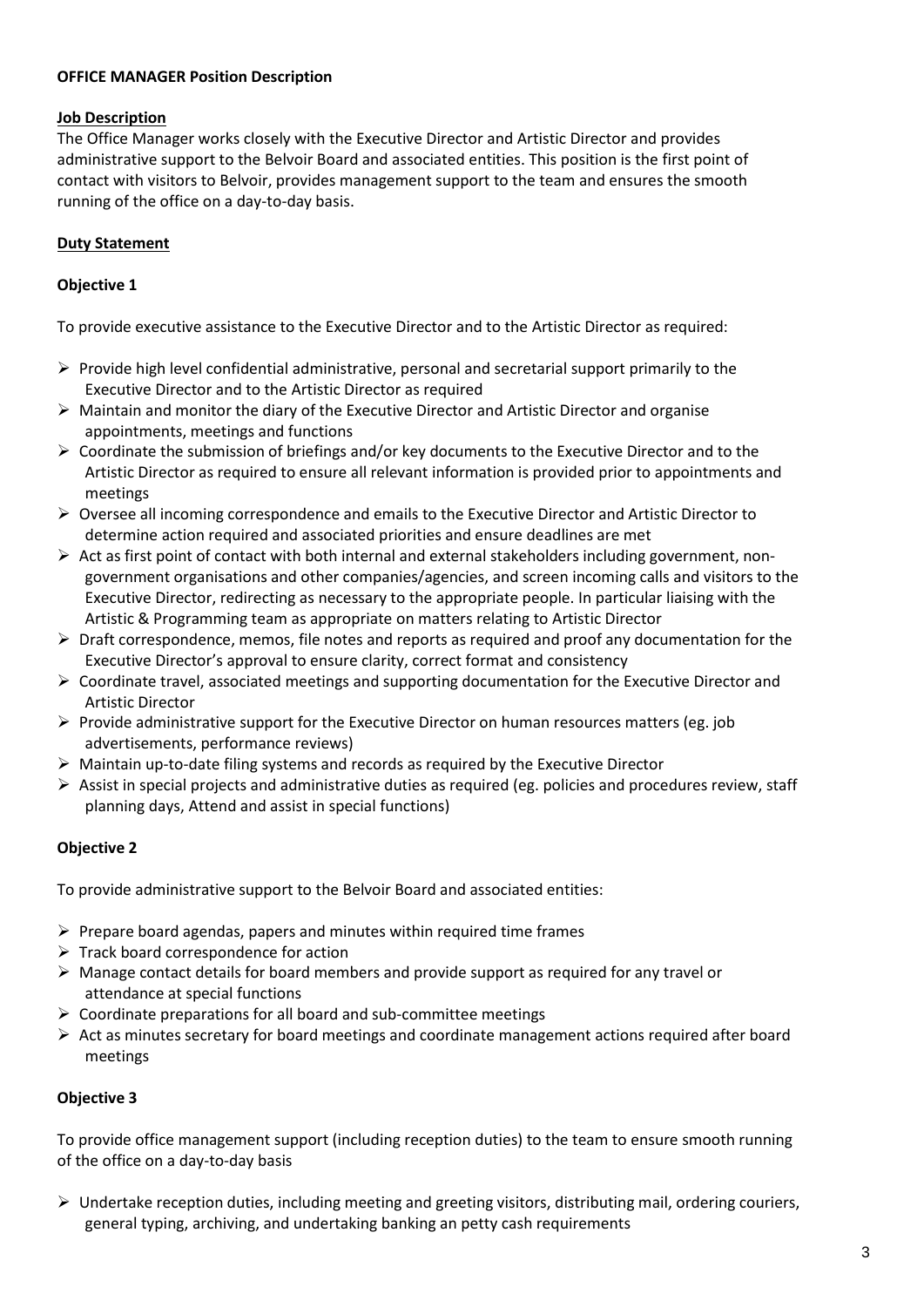- $\triangleright$  Order, maintain, allocate and perform regular stock takes for office stationary, kitchen and cleaning supplies
- $\triangleright$  Manage external contractors as required (eg IT services, waste management and cleaning, office equipment and building compliance services)
- $\triangleright$  Provide administration assistance to the wider team, e.g. arrange meetings and refreshments, typing and presentation work

#### Reporting/Working Relationships

The position reports to the Executive Director but assists the Artistic Director as required.

## **Selection Criteria**

The successful applicant will demonstrate all of the following:

- $\triangleright$  Ability to liaise confidently, courteously and confidentially with internal and external representatives at all levels
- $\triangleright$  Highly developed writing, communication and administrative skills, including strong attention to detail
- $\triangleright$  Demonstrated ability in developing management systems to assist the efficiency of senior staff and in anticipating the needs of the Board Members, Executive and Artistic Directors
- $\triangleright$  Ability to work independently, use initiative, meet deadlines and maintain a high level of organisation at all times
- $\triangleright$  High levels of integrity and discretion
- $\triangleright$  Proven ability to work effectively as a member of a team in a busy environment

#### **Experience**

- $\triangleright$  5+ years previous administration experience, preferably to a Senior Executive or a small team
- $\triangleright$  Experience in providing confidential and personal support to senior staff and to Boards of Management
- $\triangleright$  Demonstrated high level proficiency with Microsoft Office suite products; Tessitura experience an advantage

### **Desirable**

- $\triangleright$  Tertiary qualifications in social sciences, arts, business or a related field
- $\triangleright$  Experience and/or knowledge of the arts industry and not for profit sector